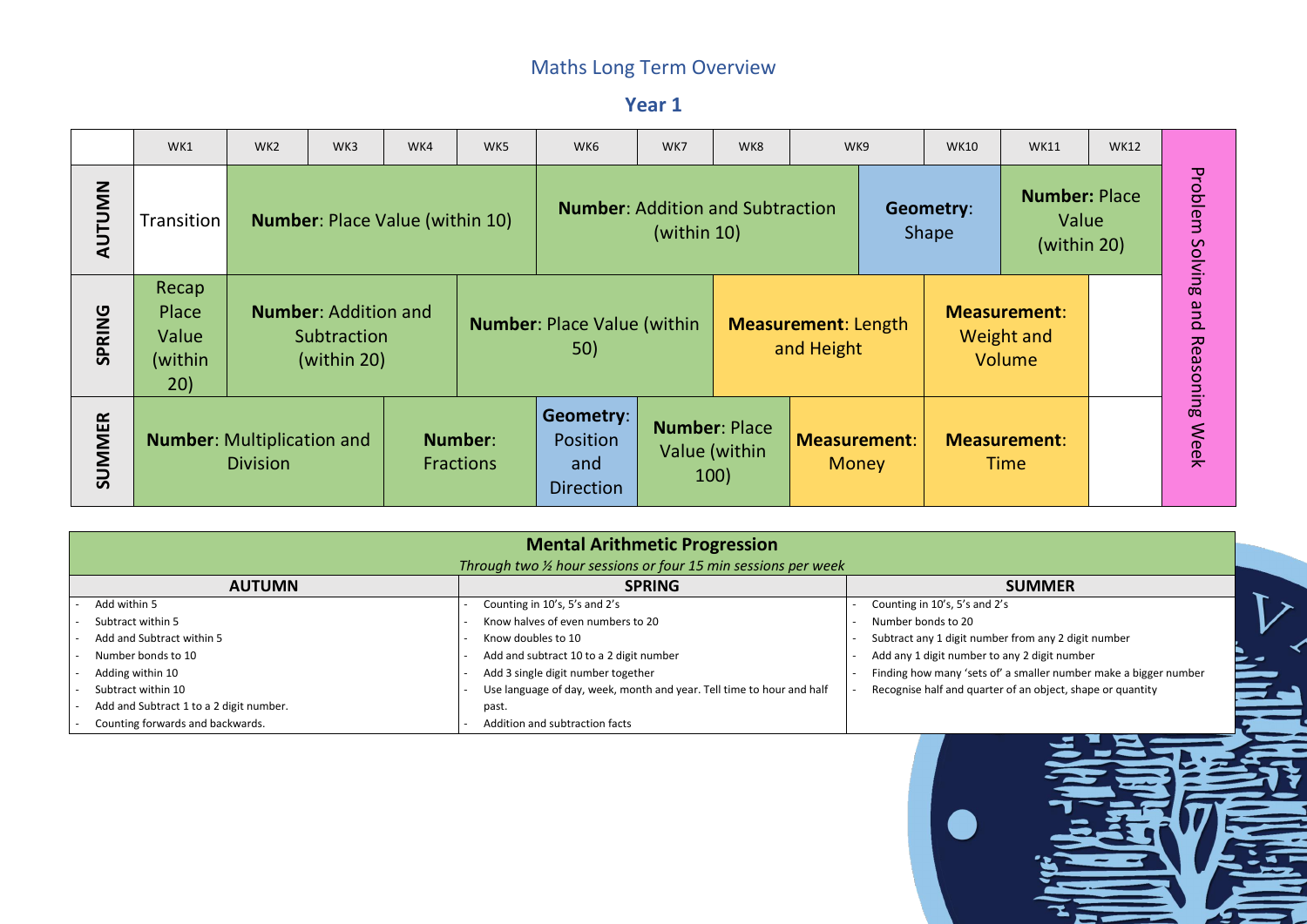**Year 2**

|               | WK1                                      | WK <sub>2</sub>                                                                                                                                  | WK3                                                                                                                                             | WK4 | WK5 | WK6 | WK7                                                                                                  | WK8 | WK9                                                                               | <b>WK10</b> | <b>WK11</b>                         | <b>WK12</b>                                                         |                   |
|---------------|------------------------------------------|--------------------------------------------------------------------------------------------------------------------------------------------------|-------------------------------------------------------------------------------------------------------------------------------------------------|-----|-----|-----|------------------------------------------------------------------------------------------------------|-----|-----------------------------------------------------------------------------------|-------------|-------------------------------------|---------------------------------------------------------------------|-------------------|
| <b>AUTUMN</b> | <b>Number: Place Value (within 100)</b>  |                                                                                                                                                  |                                                                                                                                                 |     |     |     | <b>Number:</b> Addition and Subtraction (build up to<br>adding and subtracting two 2 digits numbers) |     | Number:<br>Multiplication<br>and Division<br>(Counting in<br>$2,5,10$ and $3's$ ) |             | <b>Measurement:</b><br><b>Money</b> | Number:<br>Multiplication<br>and Division<br>(Groups and<br>arrays) | Problem<br>Solvin |
| <b>SPRING</b> |                                          | <b>Geometry:</b><br><b>Number: Multiplication and Division</b><br><b>Number: Fractions</b><br><b>Measurement: Time</b><br>Properties of<br>shape |                                                                                                                                                 |     |     |     |                                                                                                      |     | Consolidation                                                                     |             | 0 <sup>o</sup><br>pue<br>Reasoning  |                                                                     |                   |
| <b>SUMMER</b> | <b>Measurement:</b><br>Length and Height |                                                                                                                                                  | Geometry:<br><b>Measurement: Mass,</b><br>Position and<br>Consolidation<br>Capacity and<br><b>Statistics</b><br><b>Direction</b><br>Temperature |     |     |     |                                                                                                      |     |                                                                                   | <b>Week</b> |                                     |                                                                     |                   |

| <b>Mental Arithmetic Progression</b>                               |  |                                                                        |  |                                             |  |  |  |  |  |  |  |  |
|--------------------------------------------------------------------|--|------------------------------------------------------------------------|--|---------------------------------------------|--|--|--|--|--|--|--|--|
|                                                                    |  | Through two % hour sessions or four 15 min sessions per week           |  |                                             |  |  |  |  |  |  |  |  |
| <b>AUTUMN</b>                                                      |  | <b>SPRING</b>                                                          |  | <b>SUMMER</b>                               |  |  |  |  |  |  |  |  |
| Addition and subtraction facts                                     |  | Addition and subtraction facts                                         |  | Addition and subtraction facts              |  |  |  |  |  |  |  |  |
| Count in 2's, 5's and 10's - beginning to see lots of              |  | Learn 2x, 5x, and 10x table (looking at lots of)                       |  | Begin to double two-digit numbers less th   |  |  |  |  |  |  |  |  |
| Add any pair of 2 digit numbers                                    |  | Double numbers up to 20                                                |  |                                             |  |  |  |  |  |  |  |  |
| Add and subtract multiples of 10 to any give 2-digit number        |  | Using fingers, say where a given number is in the 2s, 5s or 10s count  |  | Double and begin to halve numbers to 40     |  |  |  |  |  |  |  |  |
| Say 10 more/less than any number to 100                            |  | (e.g. 8 is the fourth number when I count in twos                      |  | Halve/Double numbers to 20                  |  |  |  |  |  |  |  |  |
| Add two or three single digit numbers                              |  | Count in 2s, 5s, and 10s                                               |  | Relate division to grouping (how many gr    |  |  |  |  |  |  |  |  |
| Know all the pairs of numbers to 10, 12 and pairs with total of 20 |  | Subtract any pair of 2-digit numbers by counting back in tens and ones |  | Tell time to five minutes, including quart  |  |  |  |  |  |  |  |  |
| Count on and back in ones and tens from any given 2 - digit number |  | or by counting up                                                      |  | Recognise half, 1/3, 2/4, 34 of a shape, qu |  |  |  |  |  |  |  |  |
|                                                                    |  |                                                                        |  | Begin to count in 3's and learn the 3x tab  |  |  |  |  |  |  |  |  |

 $\overline{\text{on facts}}$ git numbers less than 50 with digits of 1,2,3,4 or

 $\triangleright$ 

lve numbers to 40 and multiples of 10 and 100 to  $20$ 

 $\sin g$  (how many groups of five in fifteen)

s, including quarter past/to

 $4,$  % of a shape, quantity or object

d learn the 3x table.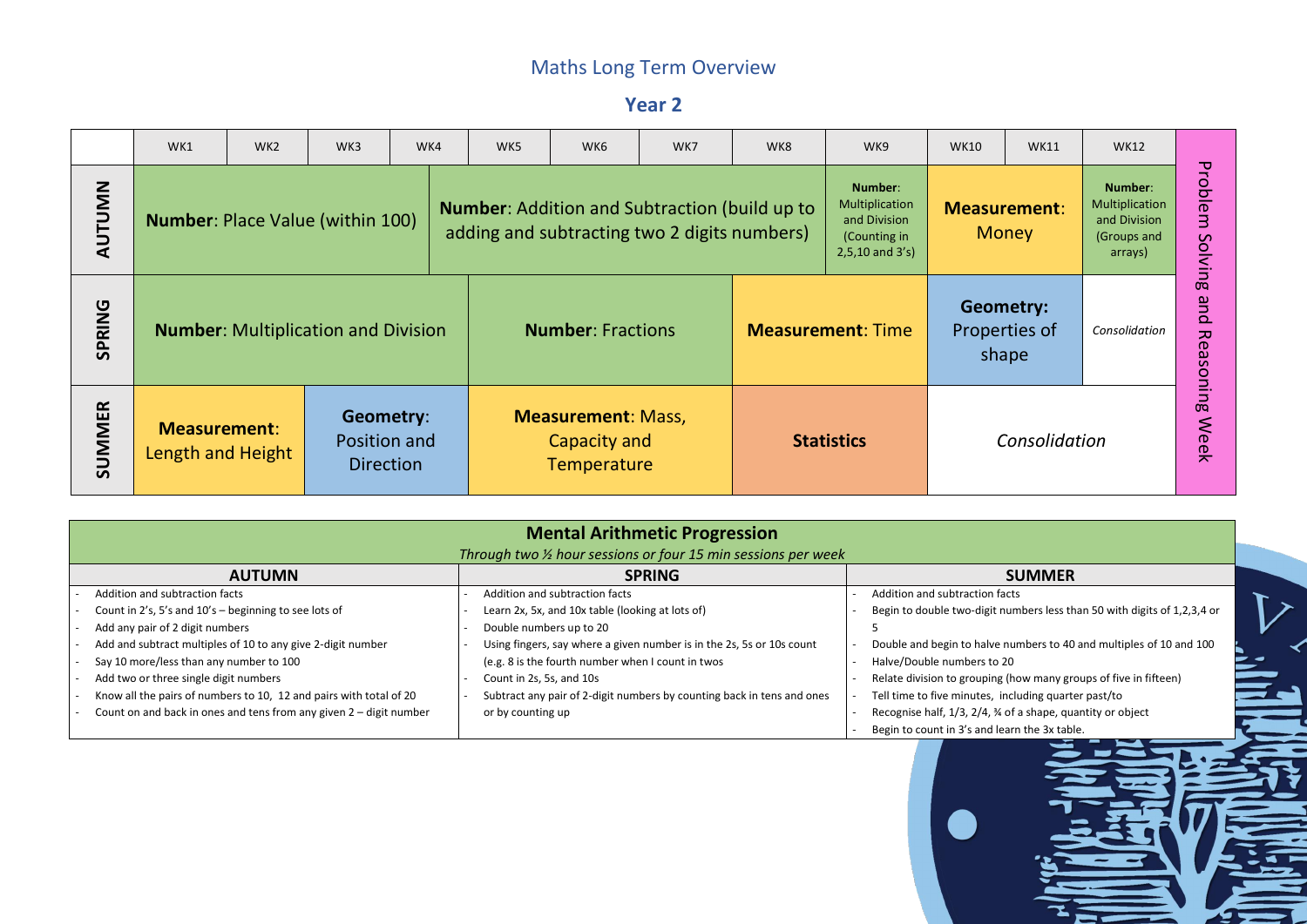**Year 3**

|               | WK1                                                                                  | WK <sub>2</sub>            | WK3<br>WK4<br>WK5<br>WK6<br>WK7<br>WK8<br>WK9<br><b>WK10</b><br><b>WK11</b><br><b>WK12</b> |  |  |                                                                                       |                   |  |                                                |  |  |  |  |                                       |  |                                    |             |
|---------------|--------------------------------------------------------------------------------------|----------------------------|--------------------------------------------------------------------------------------------|--|--|---------------------------------------------------------------------------------------|-------------------|--|------------------------------------------------|--|--|--|--|---------------------------------------|--|------------------------------------|-------------|
| <b>AUTUMN</b> |                                                                                      | <b>Number: Place Value</b> |                                                                                            |  |  | <b>Number: Addition and Subtraction</b><br><b>Number:</b> Multiplication and Division |                   |  |                                                |  |  |  |  |                                       |  | Problem<br>Solvin                  |             |
| <b>SPRING</b> | <b>Number: Multiplication</b><br><b>Measurement:</b><br><b>Money</b><br>and Division |                            |                                                                                            |  |  |                                                                                       | <b>Statistics</b> |  | <b>Measurement: Length and</b><br>Perimeter    |  |  |  |  | <b>Number: Fractions</b>              |  | 0 <sup>o</sup><br>pue<br>Reasoning |             |
| <b>SUMMER</b> | <b>Number: Fractions</b>                                                             |                            |                                                                                            |  |  | <b>Measurement: Time</b>                                                              |                   |  | <b>Geometry:</b><br><b>Properties of Shape</b> |  |  |  |  | <b>Measurement: Mass and Capacity</b> |  | Consolidation                      | <b>Week</b> |

| <b>Mental Arithmetic Progression</b>                                   |  |                                                                       |  |                                                    |  |  |  |  |  |  |  |  |
|------------------------------------------------------------------------|--|-----------------------------------------------------------------------|--|----------------------------------------------------|--|--|--|--|--|--|--|--|
|                                                                        |  | Through two % hour sessions or four 15 min sessions per week          |  |                                                    |  |  |  |  |  |  |  |  |
| <b>AUTUMN</b>                                                          |  | <b>SPRING</b>                                                         |  | <b>SUMMER</b>                                      |  |  |  |  |  |  |  |  |
| Use place value and number facts to add and subtract numbers           |  | Find 10 or 100 more/less than a given number. Count on in 50's from 0 |  | Recognise fractions that add to 1. (e.g. 1/4 +3/4) |  |  |  |  |  |  |  |  |
| Subtract by counting up                                                |  | Tell the time to the nearest minute using 12 and 24 hour clocks, know |  | Halve even numbers up to 100, halve add num        |  |  |  |  |  |  |  |  |
| Learn to count in 3's and 4's and know the 3x and 4x table.            |  | the number of days in a month.                                        |  | Double numbers up to 50                            |  |  |  |  |  |  |  |  |
| Add and subtract any two digit numbers by counting on in 10s and 1s or |  | Subtract, when appropriate, by counting back or taking away, using    |  | Partition teen numbers to multiply by a single     |  |  |  |  |  |  |  |  |
| by using partitioning                                                  |  | place value and number facts                                          |  | $x10$ and $(3x4)$                                  |  |  |  |  |  |  |  |  |
| Perform place value subtractions without a struggle (536-30=506)       |  | Continue practise of 3's and 4's.                                     |  | Begin to learn to count in 6's, 7's and 8's. Begin |  |  |  |  |  |  |  |  |
| Know multiples of 10 with a total of 100                               |  | Learn to count in 8's and begin to learn 9x and 8x table              |  | secure 8x tables                                   |  |  |  |  |  |  |  |  |
| Know pairs with each total to 20                                       |  | Add and subtract pairs of 'friendly' 3 digit numbers, e.g. 230 +450   |  |                                                    |  |  |  |  |  |  |  |  |

to 100, halve add numbers to 20.

to multiply by a single digit number (3 x 14 as 3

in 6's, 7's and 8's. Begin to know the 6x, 7x and



 $\mathcal{L}$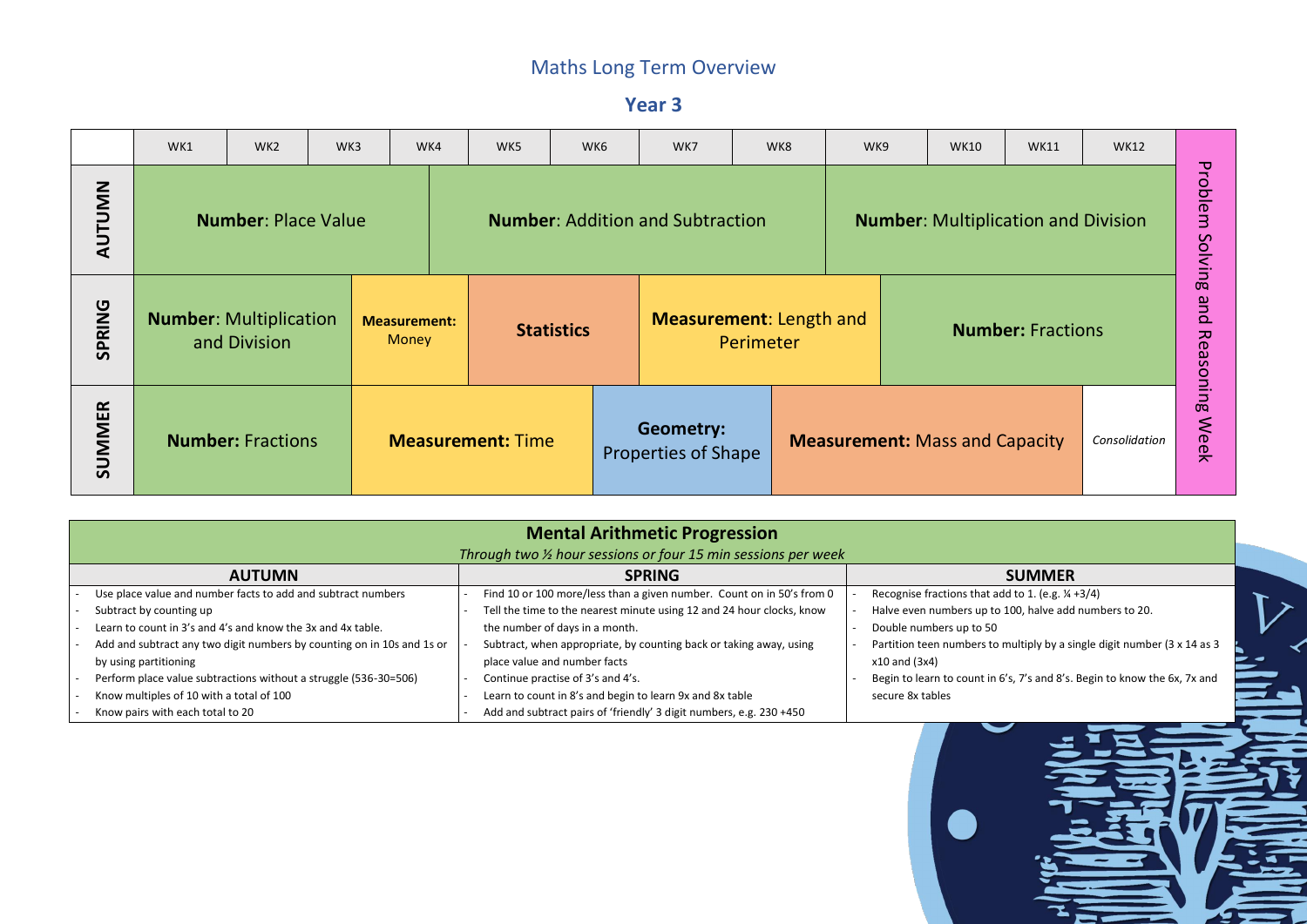**Year 4**

|               | WK1                     | WK <sub>2</sub>                               | WK3 | WK4                         | WK5                                 | WK6                                            | WK8<br>WK7<br>WK9<br><b>WK10</b><br><b>WK11</b><br><b>WK12</b> |                          |                                             |                                            |                                                      |                         |                                    |  |  |
|---------------|-------------------------|-----------------------------------------------|-----|-----------------------------|-------------------------------------|------------------------------------------------|----------------------------------------------------------------|--------------------------|---------------------------------------------|--------------------------------------------|------------------------------------------------------|-------------------------|------------------------------------|--|--|
| <b>AUTUMN</b> |                         | <b>Number: Place Value</b>                    |     |                             |                                     | <b>Number: Addition and</b><br>Subtraction     |                                                                |                          | <b>Measurement: Length</b><br>and Perimeter |                                            | <b>Number:</b> Multiplication and<br><b>Division</b> | Problem<br>Solvin       |                                    |  |  |
| <b>SPRING</b> |                         | <b>Number: Multiplication</b><br>and Division |     | <b>Measurement:</b><br>Area |                                     | <b>Geometry:</b><br><b>Properties of Shape</b> |                                                                | <b>Number: Fractions</b> |                                             |                                            |                                                      | <b>Number: Decimals</b> | 0 <sup>o</sup><br>pue<br>Reasoning |  |  |
| SUMMER        | <b>Number: Decimals</b> |                                               |     |                             | <b>Measurement:</b><br><b>Money</b> |                                                | <b>Measurement: Time</b>                                       | <b>Statistics</b>        |                                             | <b>Geometry: Position</b><br>and Direction |                                                      | Consolidation           | <b>Week</b>                        |  |  |

| Through two $\frac{1}{2}$ hour sessions or four 15 min sessions per week<br><b>AUTUMN</b><br><b>SPRING</b><br>Find 1000 more/less than a given number.<br>Read and compare and convert between analogue/digital 12/24 hr<br>Count up/down in hundredths<br>Add and subtract £1, 10p and 1p to amounts of money.<br>clocks.<br>Know the 3x, 4x and 8x table. Apply and investigate. Know associated<br>Count up/ down in tenths and hundredths<br>division facts.<br>Multiply mentally one digit by two-digit numbers<br>Learn to count in 6's and 9's and learn 6x and 9x table and relevant<br>Continue to practise times tables (3, 4, 8, 6, 9)<br>Learn to count in 7's and 11's and learn 9x and 11x table and relevant<br>division facts<br>Know by heart, quickly derive number bonds to 100 and £1<br>division facts<br>$(4 \times 24$ as $4 \times 20$ and $4 \times 4$ )<br>Add and subtract any two 2 digit numbers by partitioning or counting on<br>Find change from £10, £20 and £50 |                             | <b>Mental Arithmetic Progression</b> |                                              |
|---------------------------------------------------------------------------------------------------------------------------------------------------------------------------------------------------------------------------------------------------------------------------------------------------------------------------------------------------------------------------------------------------------------------------------------------------------------------------------------------------------------------------------------------------------------------------------------------------------------------------------------------------------------------------------------------------------------------------------------------------------------------------------------------------------------------------------------------------------------------------------------------------------------------------------------------------------------------------------------------------|-----------------------------|--------------------------------------|----------------------------------------------|
|                                                                                                                                                                                                                                                                                                                                                                                                                                                                                                                                                                                                                                                                                                                                                                                                                                                                                                                                                                                                   |                             |                                      |                                              |
|                                                                                                                                                                                                                                                                                                                                                                                                                                                                                                                                                                                                                                                                                                                                                                                                                                                                                                                                                                                                   |                             |                                      | <b>SUMMER</b>                                |
|                                                                                                                                                                                                                                                                                                                                                                                                                                                                                                                                                                                                                                                                                                                                                                                                                                                                                                                                                                                                   |                             |                                      | Begin to double and halve amounts of mo      |
|                                                                                                                                                                                                                                                                                                                                                                                                                                                                                                                                                                                                                                                                                                                                                                                                                                                                                                                                                                                                   |                             |                                      |                                              |
|                                                                                                                                                                                                                                                                                                                                                                                                                                                                                                                                                                                                                                                                                                                                                                                                                                                                                                                                                                                                   |                             |                                      | Continue to practise times tables (3, 4, 6,  |
|                                                                                                                                                                                                                                                                                                                                                                                                                                                                                                                                                                                                                                                                                                                                                                                                                                                                                                                                                                                                   |                             |                                      | Learn to count in 12's learn 12x table and   |
|                                                                                                                                                                                                                                                                                                                                                                                                                                                                                                                                                                                                                                                                                                                                                                                                                                                                                                                                                                                                   |                             |                                      | Count in 7s and 9's. Know 6x and 8x table    |
|                                                                                                                                                                                                                                                                                                                                                                                                                                                                                                                                                                                                                                                                                                                                                                                                                                                                                                                                                                                                   |                             |                                      | Partition 2-digit numbers to multiply by a   |
|                                                                                                                                                                                                                                                                                                                                                                                                                                                                                                                                                                                                                                                                                                                                                                                                                                                                                                                                                                                                   |                             |                                      |                                              |
|                                                                                                                                                                                                                                                                                                                                                                                                                                                                                                                                                                                                                                                                                                                                                                                                                                                                                                                                                                                                   |                             |                                      | Use understanding of place value and nur     |
|                                                                                                                                                                                                                                                                                                                                                                                                                                                                                                                                                                                                                                                                                                                                                                                                                                                                                                                                                                                                   | Read Roman numerals to 100. | Count in multiples of 25             | division (36 x 5 is half of 36 x 10 and 50 x |
| $245 \div 10$                                                                                                                                                                                                                                                                                                                                                                                                                                                                                                                                                                                                                                                                                                                                                                                                                                                                                                                                                                                     |                             |                                      |                                              |
|                                                                                                                                                                                                                                                                                                                                                                                                                                                                                                                                                                                                                                                                                                                                                                                                                                                                                                                                                                                                   |                             |                                      | Divide multiples of 100 by 1-digit number    |
| $8 = 400$                                                                                                                                                                                                                                                                                                                                                                                                                                                                                                                                                                                                                                                                                                                                                                                                                                                                                                                                                                                         |                             |                                      |                                              |

- lve amounts of money ( $£35.60$  doubles =  $£71.20$ ) redths
- nes tables (3, 4, 6, 7, 8, 9, 11)
- earn 12x table and relevant division facts
- ow 6x and 8x tables and relevant division facts
- rs to multiply by a single –digit number mentally  $(4)$
- lace value and number facts in mental multi and f 36 x 10 and 50 x 60 = 3000 or 245 ÷20 is double

by 1-digit numbers using division facts (3200 ÷

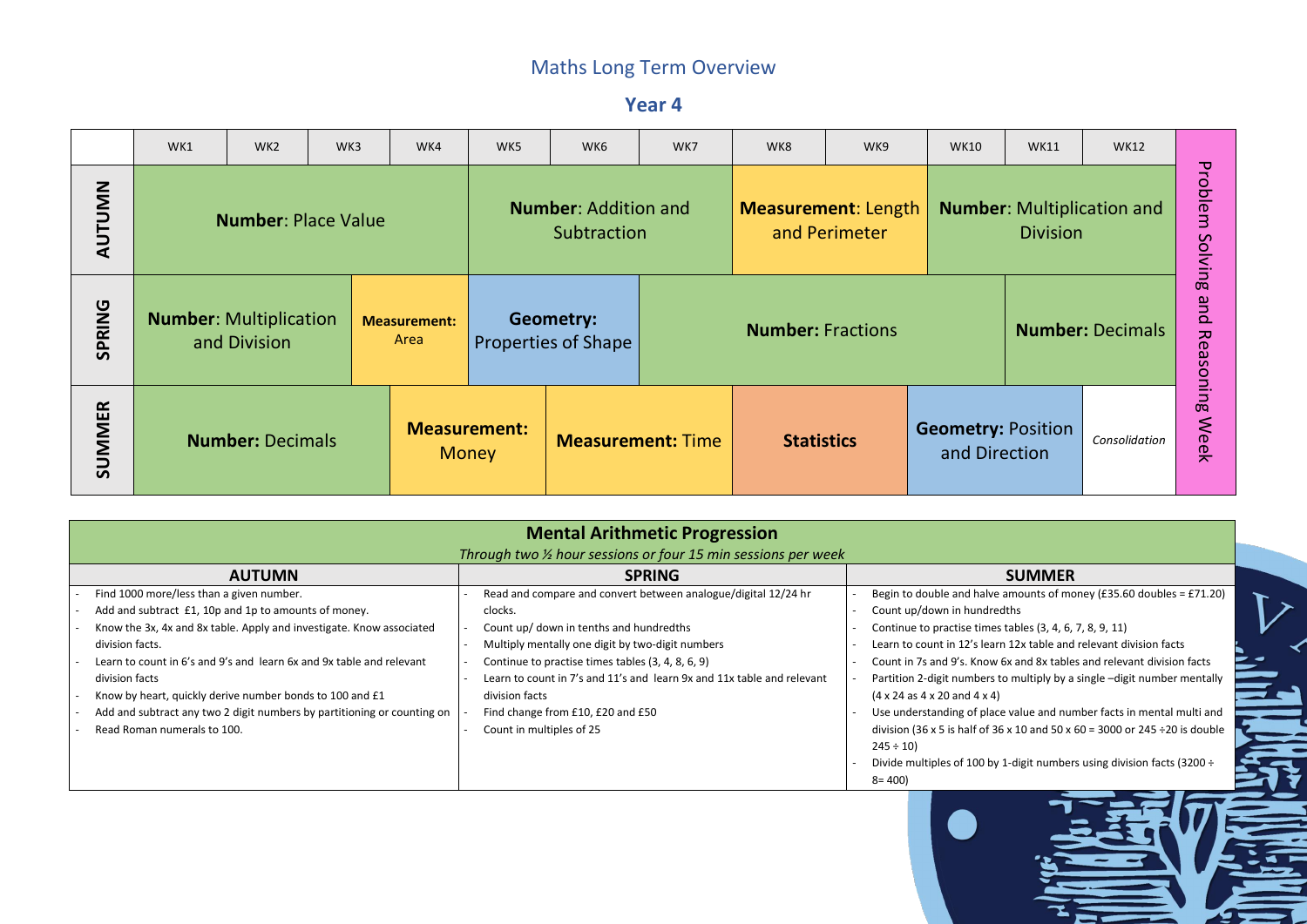**Year 5**

|               | WK1 | WK <sub>2</sub>                                      | WK3 | WK4 | WK5                                            | WK6 | WK7                                                                                                                           | WK8                                        | WK9                                                                 | <b>WK10</b> | <b>WK11</b>                                         |  | <b>WK12</b>       |                                                   |
|---------------|-----|------------------------------------------------------|-----|-----|------------------------------------------------|-----|-------------------------------------------------------------------------------------------------------------------------------|--------------------------------------------|---------------------------------------------------------------------|-------------|-----------------------------------------------------|--|-------------------|---------------------------------------------------|
| AUTUMN        |     | <b>Number: Place Value</b>                           |     |     | <b>Number: Addition</b><br>and Subtraction     |     | <b>Number:</b> Multiplication and<br><b>Measurement:</b><br><b>Statistics</b><br><b>Perimeter and Area</b><br><b>Division</b> |                                            |                                                                     |             |                                                     |  |                   | <b>Probl</b><br>em<br>Solvin                      |
| <b>SPRING</b> |     | <b>Number:</b> Multiplication and<br><b>Division</b> |     |     |                                                |     | <b>Number: Fractions</b>                                                                                                      |                                            | <b>Number: Decimals and</b><br>Percentages                          |             |                                                     |  |                   | 0 <sup>o</sup><br>pue<br>$\frac{1}{6}$<br>asoning |
| <b>SUMMER</b> |     | <b>Number: Decimals</b>                              |     |     | <b>Geometry: Properties of</b><br><b>Shape</b> |     |                                                                                                                               | <b>Geometry: Position</b><br>and Direction | <b>Measurement:</b><br><b>Converting Units of</b><br><b>Measure</b> |             | <b>Measurement</b><br><b>Volume and</b><br>Capacity |  | Cons<br>olidation | <b>Week</b>                                       |

|                                                                                                                                                                                               | <b>Mental Arithmetic Progression</b><br>Through two 1/2 hour sessions or four 15 min sessions per week                                                     |                                                                          |
|-----------------------------------------------------------------------------------------------------------------------------------------------------------------------------------------------|------------------------------------------------------------------------------------------------------------------------------------------------------------|--------------------------------------------------------------------------|
| <b>AUTUMN</b>                                                                                                                                                                                 | <b>SPRING</b>                                                                                                                                              | <b>SUMMER</b>                                                            |
| Use place value and number facts to add two or more friendly numbers                                                                                                                          | Use doubling and halving as mental division/multi strategies (58 x $5 =$                                                                                   | Count up/down in thousands<br>Read Roman numerals to 1000.               |
| including money and decimals (e.g. $3+4+8+6+7$ , $0.6+0.4+0.7$ )<br>Add and subtract decimal numbers which are near multiples of 1 or 10<br>including money (e.g £6.34-1.99 or £34.59-£19.95) | half of $58 \times 10$<br>Use knowledge of factors and multiples in multiplication e.g (43 x 6 is<br>double 43 x 3 and 28 x 50 is half of 28 x 100 = 1400) | Use knowledge of multiples and factors, t<br>$123 \div 3$                |
| Practise multiplication tables and division facts to 12x tables<br>Add to the next 10 from a decimal number (e.g $13.6 + 6.4 = 20$ ).                                                         | Identify all multiples and factors including finding all factor pairs.<br>Know all times tables. Apply and extend                                          | Double and halve money by partitioning<br>$(37.50)$ plus half of $40p$ ) |
| Know number bonds to 1 and to the next whole number                                                                                                                                           | Know square numbers and square roots up to 144.<br>Recall prime numbers up to 19                                                                           | Know 7x and 9x table. Apply and extend                                   |

iples and factors, test for divisibility (246 ÷ 6 =

ey by partitioning (Half of £75.40 = Half of £75 $\,$ 



 $\mathcal{L}$